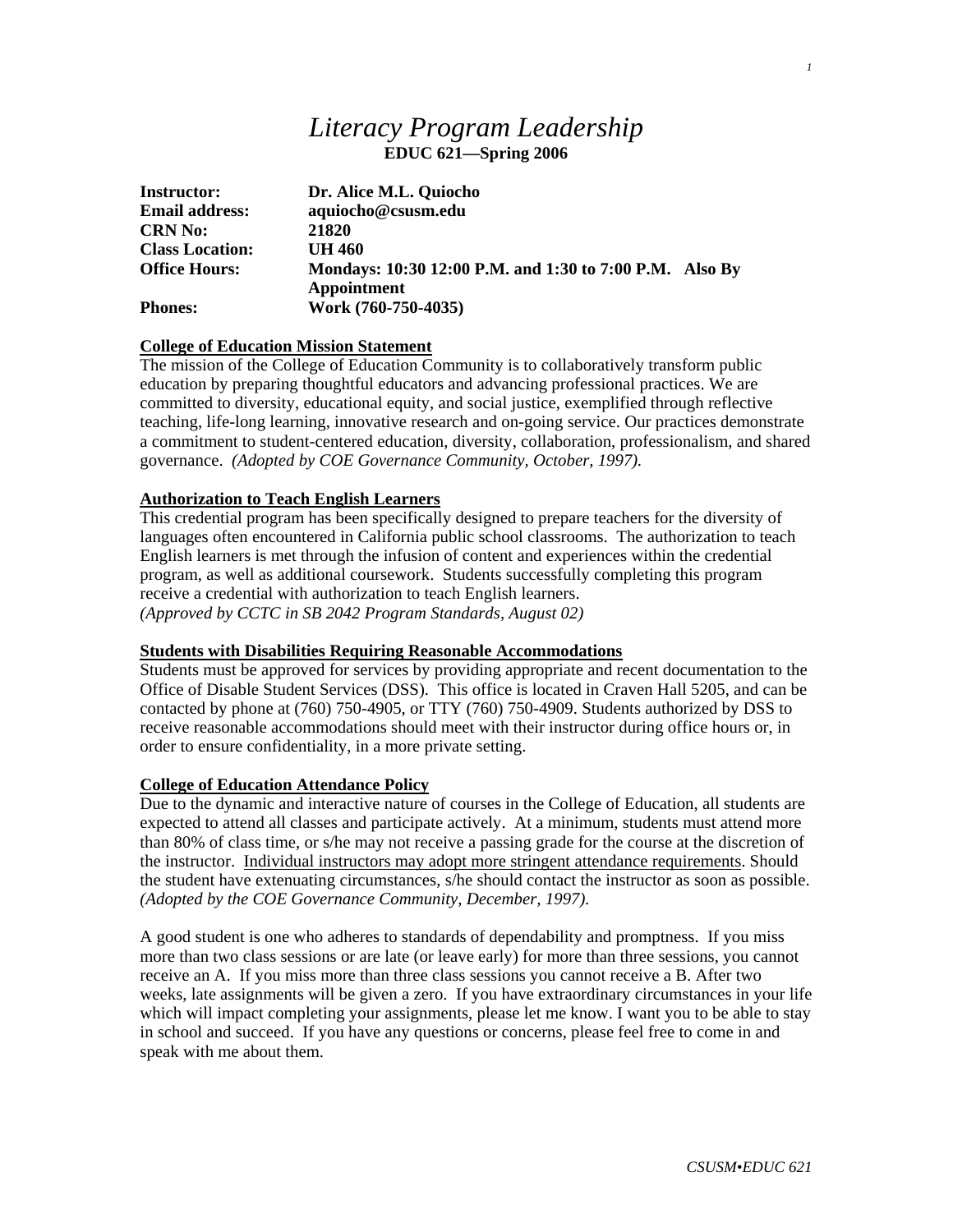### **Course Description:**

Examination and practical experience of the leadership role and responsibilities of the literacy specialist in the public schools and the community

### **Standard Alignment:**

The course objectives, assignments, and assessments have been aligned with the CTC standards for Reading Certificate. Please be sure to incorporate artifacts from this class into your final comprehensive portfolio. The following standards are addressed in this class:

#### Standard 4

Planning and Delivery of Reading Instruction Based on Assessment

The program provides opportunities for each candidate to participate in the ongoing assessment and evaluation of students' reading and writing, including speakers of English and English language learners. Each candidate masters the planning and delivery of appropriate reading and writing instruction, based on formal and informal assessment and evaluation results, to meet the reading and writing needs of all students. Instruction in the program includes extensive candidate experience in the assessment and evaluation of student reading and writing, and emphasizes the relationship between assessment and instruction.

Standard 5

Intervention Strategies at Early and Intermediate Reading Levels

The program provides each candidate with knowledge of and ability to apply instructional models and strategies that align with ongoing assessment results. The program focuses on research-based intervention models that are effective at early and intermediate reading levels.

#### Standard 9

Curriculum and Instructional Practices

Each candidate demonstrates effective instructional practices and intervention models and strategies in reading and language arts instruction for English speakers and English learners. Each candidate demonstrates a thorough understanding of the research basis and theoretical foundations for alternative instructional practices and intervention models and strategies, and of fundamental issues related to these professional practices.

Standard 10 Crosscultural Practices

Each candidate demonstrates the ability to respect, understand and teach students who are different from the candidate, including ethnic, cultural, gender, linguistic, and socio-economic differences.

Standard 11 Assessment, Evaluation, and Instruction

Each candidate demonstrates the ability to assess and evaluate students' needs, abilities and achievement by using a variety of measures: formal and informal; individual and group. Each candidate demonstrates the ability to apply what is learned through assessment and evaluation to the development and delivery of appropriate instruction in reading and language arts.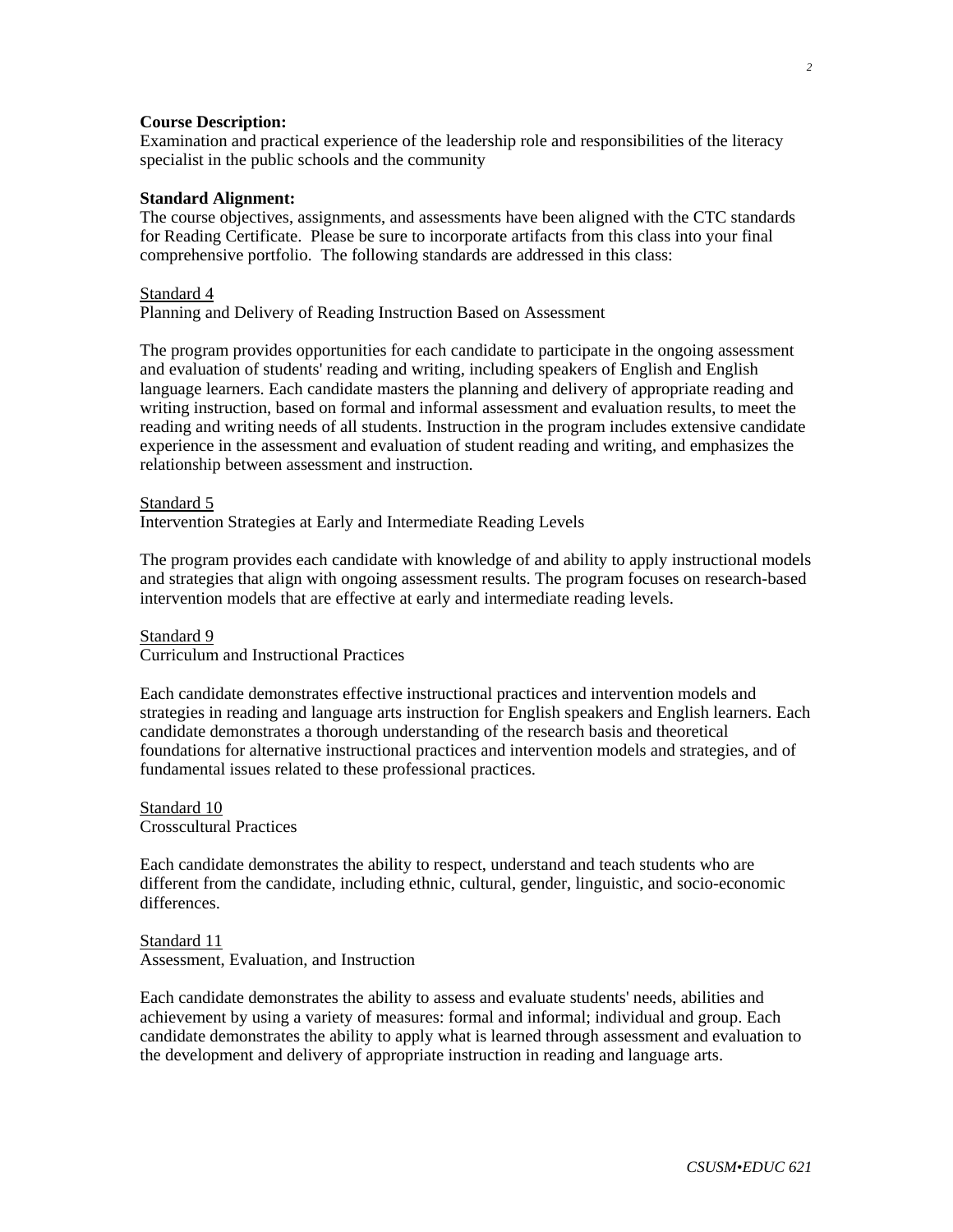### **CSTP Alignment:**

This course is designed to help teachers seeking the Reading Credential to develop the skills, knowledge, and attitudes necessary to assist schools and district in implementing an effective literacy program. The successful candidate will be able to merge theory and practice in order to realize a comprehensive, balanced reading and language arts program in their classroom and/or district. The following CSTP's are addressed in the course:

Primary Emphasis  $CSTP \# 3$ Assessing Student Learning

Secondary Emphasis: CSTP #6 Developing as a professional educator

# **Course Objectives**:

The Successful Candidate will be able to merge theory and practice in order to implement a comprehensive and balanced reading and language arts program in their classroom, district, and community. The successful candidate will demonstrate skilled knowledge in the following areas:

- How to examine critical issues that will affect their schools and districts.
- How to work collaboratively with a variety of community members who have different agendas for literacy of children
- How to work effectively with Board members
- How to plan and deliver quality professional development activities
- How to support fellow staff members during the decision making process
- How to guide a group toward shared decision making

#### **Required Text:**

Vogt, M. & Shearer, B. A. (2003). *Reading specialists in the real world: A sociocultural view.*  New York: Allyn & Bacon.

#### **Assessment:**

Final grades will be based upon the student's ability to demonstrate knowledge in the area of literacy development as it applies across the curriculum. Participation in all course activities is a CORE expectation. Grades will be based upon the following points:

| <b>Inquiry Research Project</b>         | 20 pts   |
|-----------------------------------------|----------|
| Choice Assignment                       | $20$ pts |
| Literature Circle Assignment            | 20 pts   |
| Workshop Project/Curriculum Development | 40 pts   |
| Needs Assessment                        | 20 pts   |

#### **Assignments:**

# **Inquiry Research Project (20 pts)**

As a reading specialist, you will be asked to assist teachers in developing inquiry projects to see if the students are learning the required standards within your class and curriculum. Design an inquiry research project to assist a classroom teacher and a specific group of children who share a common difficulty in reading/language arts. Your 6 to 10 page inquiry paper should contain the following components:

1. A question that you would like to answer regarding the students' language arts abilities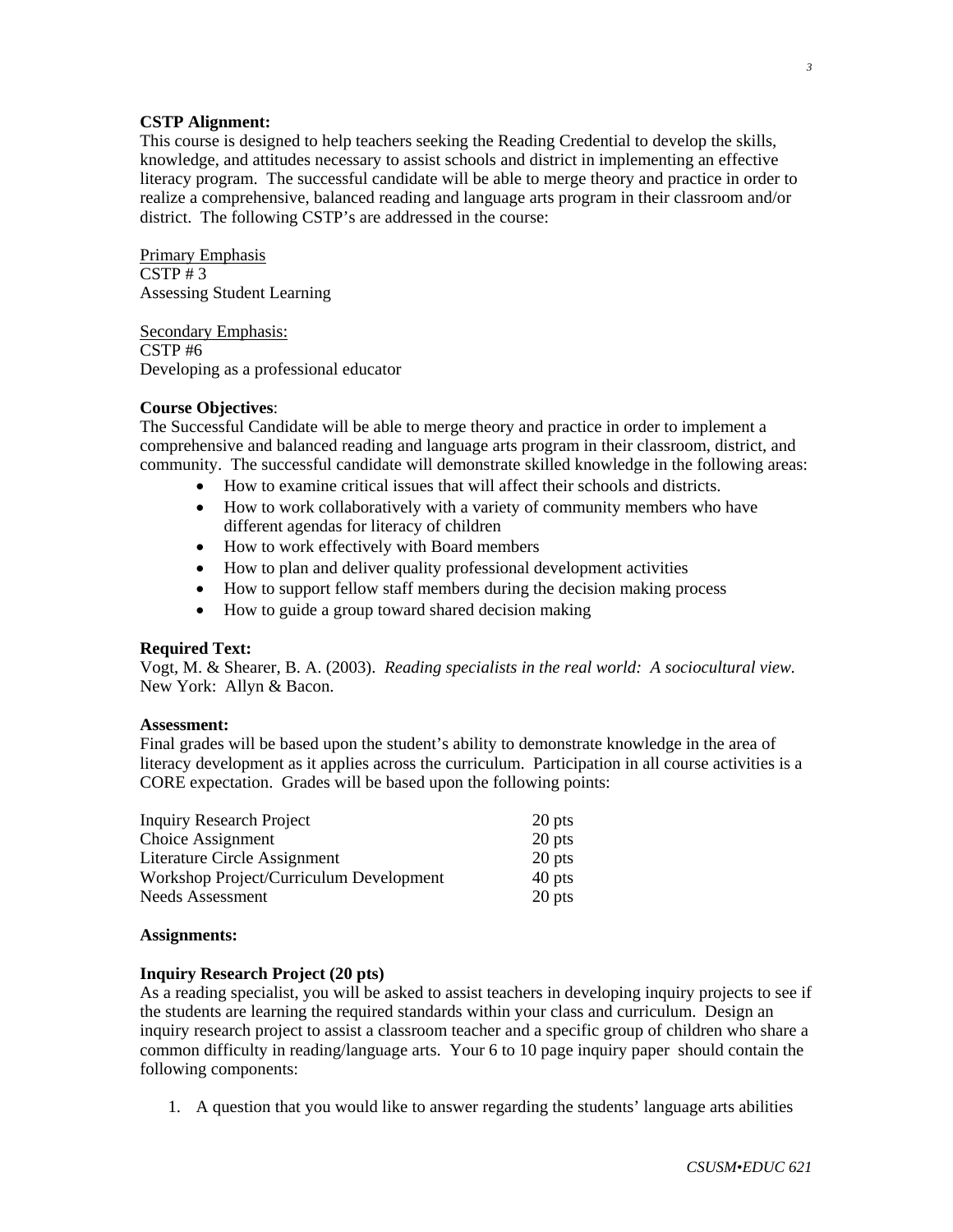- 2. A system for collecting data to help you answer the question
- 3. An intervention that you will try that will address the issues or concerns raised by the data collected
- 4. A system for analyzing the data you collected
- **5.** A reflection on the process that you followed—what did you discover? What would you do differently? How will you be able to use the knowledge you acquired? How can you actually implement your research design?

# **Due DATE: Week 5**

# **Optional Assignment: Complete one of the following (20 Points)**

# **Evaluation of "A Child Becomes a Reader"**

This project is one in which you will most likely engage as a reading specialist. You will be asked to lead and facilitate the group who is evaluating the language arts materials in your district. California has a cycle of seven years between adopted materials. You will need to know how to evaluate language arts materials.

• Schools also spend their budget on ancillary materials. Sometimes those are materials that support special intervention programs in a district such as Title I, English Language Learners or other areas designated by district curriculum directors or school boards. Visit the nifl.gov website and download the "Guide for Young Readers-B to Grade 3"

Please prepare a 2 to 3 page paper that addresses the following:

- Visit the CDE website and find the Criteria for Evaluating the Language Arts Adoption or create your own criteria.
- Using these criteria as a guide, evaluate these guides for usability, diversity, appeal to parents and teachers, curriculum, advice, and research stability.
- Rate the materials your are evaluating according to a rubric that you develop.
- Write a recommendation on whether of not you think these should be recommended to parents in your district and what you think would be the outcome.

# **Evaluation of the Latino Summit/API Data**

As a reading specialist, you will often be asked to look at data and make judgments regarding the data and the implications of the results. For this assignment, work with two data sets, the Latino Summit data (SDCOE) and the API scores (CDE). Both of these data sets are available on line. Write a 2 to 3 page paper that answers the following questions:

- Download a copy of each data set and analyze the data for the strengths and challenges of the school and or district.
- Compare the information in each data set—do they match or are there discrepancies?
- Tell the story behind the data—what story is the data telling? What story is missing?
- What is the focus from the data?
- What other information would you need or want in order to be able to make recommendations for the program?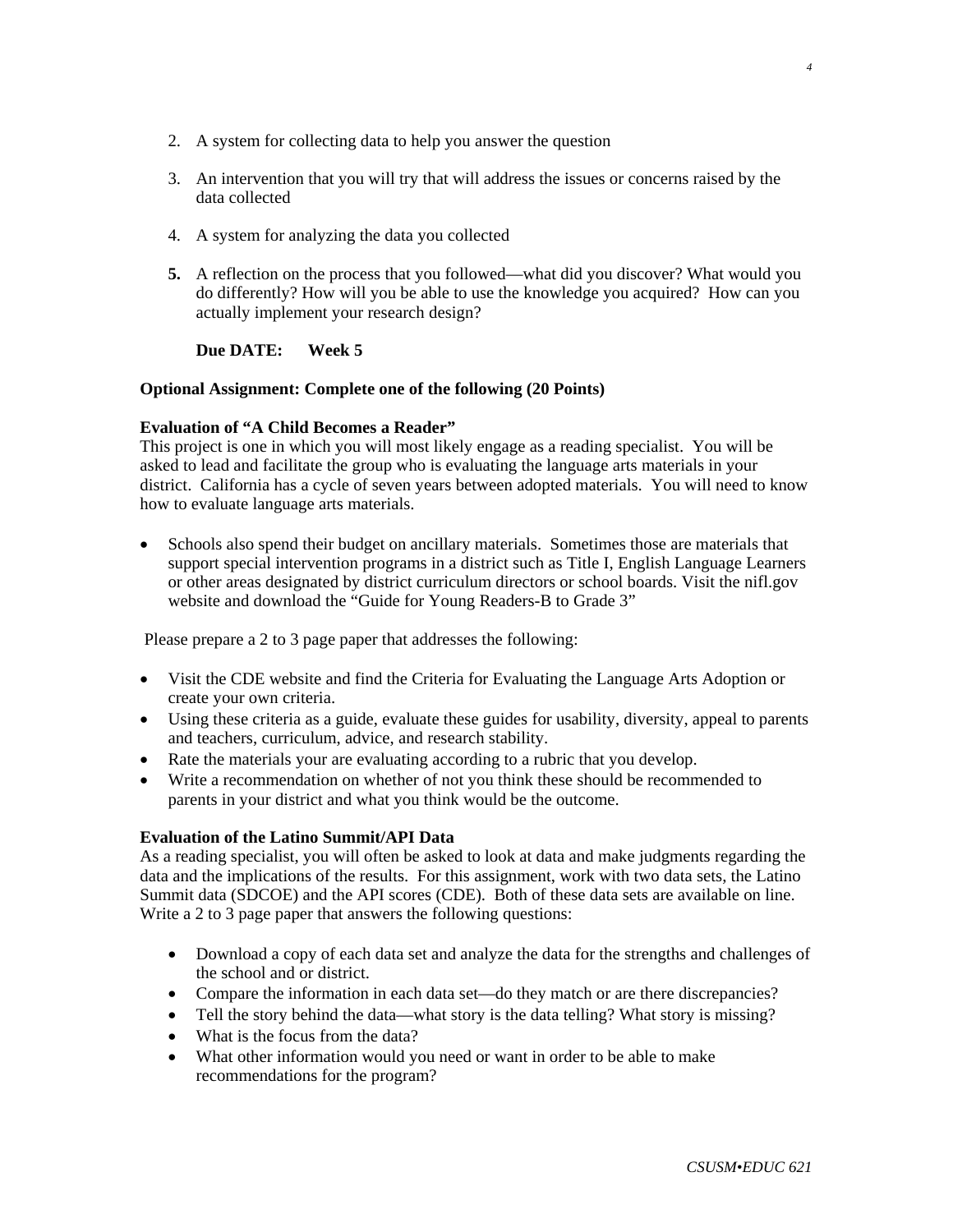# **Due DATE: Week 7**

#### **Literature Circle Assignment (20 pts)**

Each one of you will be responsible for participating in a Literature CDiscussion in a group using an optional text of your choiceI will suggest some titles and you have the option of finding your own title. The focus of your book must be school change to support literacy development and improvement.

You should keep a journal responding to your readings and use that journal to guide the discussions in your group.

# **Due DATE: Book Chat-Week 11 Due DATE: Written Component-Week 11**

#### **Workshop Project/ Curriculum Development (40 pts)**

You will need to design and present a standards based literacy workshop for your colleagues. Please choose a literature book and write a comprehensive curriculum packet for the literature book—please follow a model, such as the Young Reader Medal Books comprehensive units. Please include in your units the standards you will be addressing, the grade levels it will be appropriate for, at least 8 different activities that integrate listening, speaking, reading, and writing, and an evaluation component to ensure that all students are achieving the standards being addressed.

In addition to your curriculum packet, please assume that you will be presenting this workshop at a conference and include the following:

- A) A catalog description for your workshop
- B) An opening for your workshop
- C) Closure for your workshop
- D) An evaluation form for the workshop

You may work on this project in teams for the presentation-the presentation should include the following and be no longer than 45 minutes long:

- A) Opening
- B) Closure
- C) Evaluation

**Due DATE: (TBA)** 

#### **Needs Assessment (20 Points)**

We will design a needs assessment to give to your Site Principal and your district Director of Curriculum. The purpose of the assessment is to ascertain what district decision-makers deem as valuable roles for reading specialists in their schools and districts. This assessment will be designed in class.

**DUE DATE: (Personal choice)**